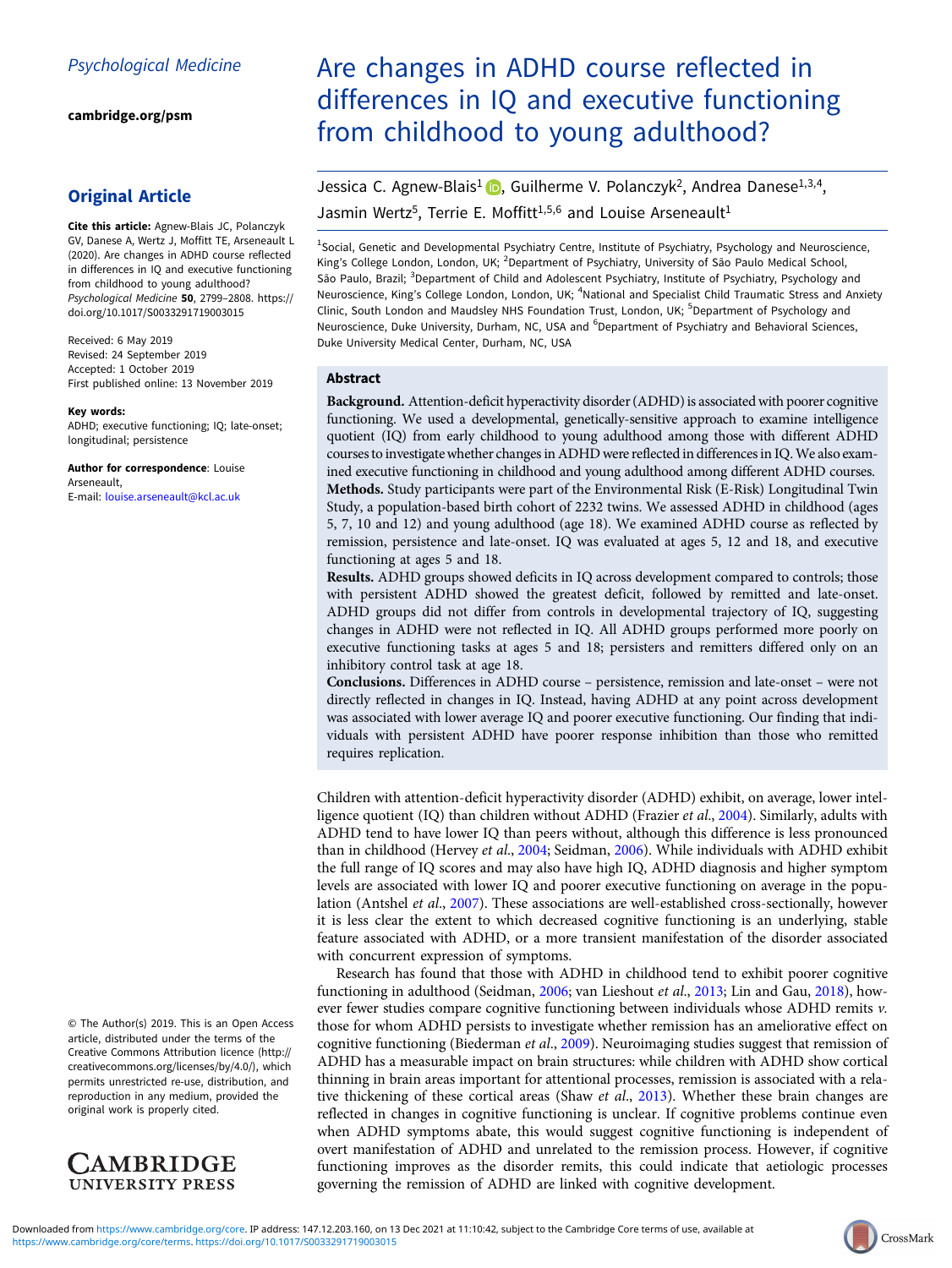Relatedly, a growing body of evidence indicates that for some individuals, ADHD may onset after childhood (Moffitt et al., [2015;](#page-9-0) Agnew-Blais et al., [2016;](#page-8-0) Caye et al., [2016](#page-8-0); Cooper et al., [2018;](#page-8-0) Sibley et al., [2018\)](#page-9-0). It is possible that late-onset ADHD is associated with emerging psychopathological processes that are reflected in worsening cognitive functioning. We took a longitudinal approach to examine whether late onset of ADHD is associated with a corresponding decline in IQ relative to unaffected peers. Examining IQ and executive functioning in this group not only helps clarify the nature of late-onset ADHD, but also provides an additional method for examining the association between cognition and ADHD symptoms, namely whether onset of symptoms is reflected in changes in IQ.

While cognitive ability, as indexed by IQ, is often thought of as stable over the life course, high correlation from age to age does not rule out individual variation over time (Ramsden et al., [2011](#page-9-0)). A correlation coefficient as high as 0.80 means nearly 40% of variation could be explained by other factors. Adolescent years are a time of particular plasticity in cognitive development: research has found a third of teenagers showed considerable variation in IQ from age 14 to 17, and this change was reflected in differences in brain volumes (Ramsden *et al.*, [2011\)](#page-9-0). The environment may play a role in IQ change: one study found a decline in IQ among children in urban Detroit, while those in suburban communities showed no decline (Breslau et al., [2001](#page-8-0)). Environmental factors such as exposure to lead or other toxins can affect cognitive ability (Reuben et al., [2017](#page-9-0)). Psychopathology is also associated with changes in cognitive ability, for example declines in cognitive functioning associated with onset of psychotic disorders and their prodromes (Reichenberg et al., [2010\)](#page-9-0).

We investigated the association between ADHD, IQ and executive functioning in a population-based cohort of twins to determine whether changes in the manifestation of ADHD across development – i.e. remission, persistence and late-onset – were reflected in changes in cognitive ability. First, using a longitudinal approach, we compared trajectories of IQ among different developmental patterns of ADHD to assess whether changes in ADHD diagnosis went hand-in-hand with changes in IQ, e.g. when ADHD remits, does IQ show a relative improvement? When ADHD onsets after childhood does IQ begin to lag relative to non-ADHD peers? In this way, we can examine whether the course of IQ development differed as a reflection of change in ADHD diagnosis. Second, as the Environmental Risk (E-Risk) Longitudinal Twin Study is a cohort of twins, we were able to investigate whether the association between ADHD and IQ across development was due to a family liability shared between twins or was unique to the twin affected by ADHD, thereby shedding light on the nature of the association between ADHD and IQ. Furthermore, ADHD has been conceptualised as fundamentally a disorder of impairments in executive functioning (Brown, [2013\)](#page-8-0). Therefore, third, we examined a range of tasks at ages 5 and 18 to determine whether executive functioning differed among groups with different ADHD courses from childhood to young adulthood.

# Methods

#### Study cohort

Participants were members of the E-Risk Longitudinal Twin Study, a birth cohort of 2232 British children drawn from a larger birth register of twins born in England and Wales in 1994–95 (Trouton et al., [2002\)](#page-9-0). Full details about the sample are reported

elsewhere (Moffitt and E-Risk Study Team, [2002\)](#page-9-0). The E-Risk sample was constructed in 1999–2000 when 1116 families (93% of those eligible) with the same-sex 5-year-old twins participated in home-visit assessments administered by trained research workers. All research workers had university degrees in behavioural science and experience in psychology, anthropology or nursing. Each research worker completed a formal 15-day training programme on either the mother interview protocol or the child assessment protocol to attain certification to a rigorous reliability standard. The study sample comprised 56% monozygotic (MZ) and 44% dizygotic twin pairs; sex was evenly distributed within zygosity (49% male). Families were recruited to represent the UK population with newborns in the 1990s on the basis of residential location throughout England and Wales and mother's age; teenaged mothers with twins were over-selected to replace high-risk families who were selectively lost to the register through non-response. Older mothers having twins via assisted reproduction were under-selected to avoid an excess of well-educated older mothers. At follow-up, the study sample represented the full range and prevalence rates of socioeconomic levels in the UK (Odgers et al., [2012](#page-9-0)). Childhood SES reflected a composite of parental income, education and occupation.

Follow-up home visits were conducted when children were aged 7 (98% participation), 10 (96%), 12 (96%), and 18 years (93%). Home visits at ages 5–12 years included assessments with participants and their mother; we conducted full interviews with participants only at age 18 ( $n = 2066$ ). There were no differences between those who did and did not take part at age 18 on socioeconomic status when the cohort was initially defined ( $\chi^2$  = 0.86,  $p = 0.65$ ), age-5 IQ ( $t = 0.98$ ,  $p = 0.33$ ), or rates of childhood ADHD  $(\chi^2 = 2.12, p = 0.71)$ . The Joint South London and Maudsley and the Institute of Psychiatry Research Ethics Committee approved each phase of the study. Parents gave written informed consent and twins gave assent between 5 and 12 years and then written informed consent at age 18.

#### Childhood ADHD diagnoses

Mothers were interviewed by research workers and asked explicitly about each ADHD symptom during home visits. Children's symptoms were assessed with 18 items covering inattention, impulsivity and hyperactivity derived from the Diagnostic and Statistical Manual of Mental Disorders (DSM)-IV symptoms of ADHD and the Rutter Child Scales (e.g. 'inattentive, easily distracted', 'impulsive, acts without thinking', 'very restless, has difficulty staying seated for long'). Symptoms were reported for the preceding 6 months and each symptom was scored as 'not true', 'somewhat or sometimes true' and 'very true or often true'. Symptoms were counted as present if scored 'very true or often true'. Teachers responded to mailed questionnaires and rated participants using the same items. Internal consistency reliabilities of parent and teacher reports were 0.90 and 0.93, respectively. Childhood ADHD diagnoses were based on DSM-IV criteria: participants had to have six or more symptoms of inattention or six or more symptoms of hyperactivity-impulsivity reported by mothers or teachers in the past 6 months, and the other informant must have endorsed at least two symptoms (thereby meeting the diagnostic criteria for the presence of symptoms in more than one setting). We considered participants to have a diagnosis of childhood ADHD if they met criteria at age 5, 7, 10 or 12. At age 5, 6.8% of participants ( $n = 131$ ) met criteria for ADHD, 5.4% at age 7  $(n = 102)$ , 3.4% at age 10  $(n = 65)$  and 3.4% at age 12  $(n = 64)$ .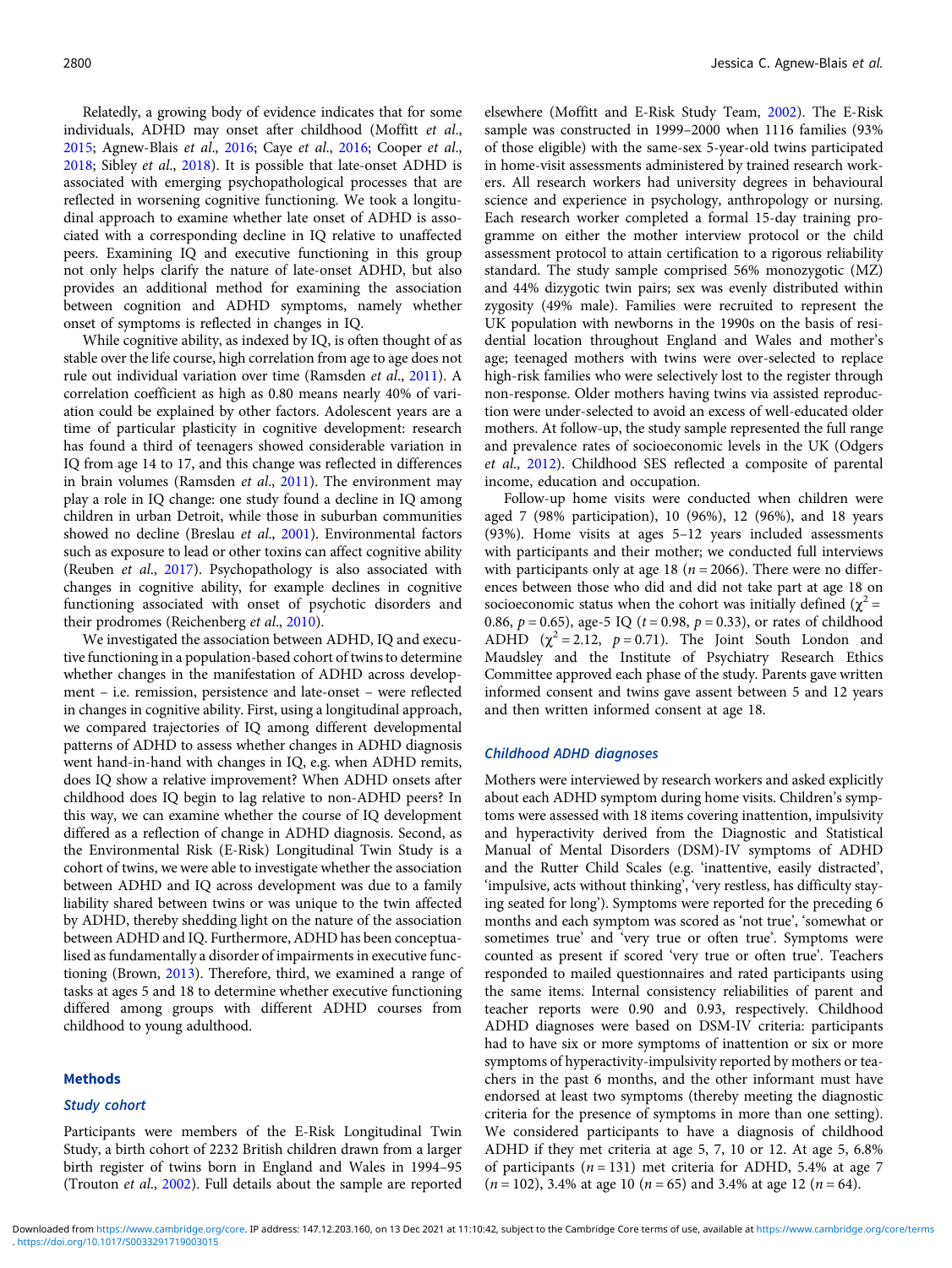#### Age-18 ADHD diagnosis

We ascertained ADHD diagnosis at age 18 based on private structured interviews administered by trained interviewers with participants regarding 18 symptoms of inattention and hyperactivity–impulsivity reflecting DSM-5 ADHD symptoms (Agnew-Blais et al., [2016\)](#page-8-0). ADHD diagnoses were made based on DSM-5 criteria: participants had to endorse five or more inattentive and/or five or more hyperactivity–impulsivity symptoms to be diagnosed. We also required that symptoms interfere with individual's life at 'home, or with family and friends' and at 'school or work', thereby meeting impairment and pervasiveness criteria. The requirement of symptom onset prior to age 12 was met if parents or teachers reported more than two ADHD symptoms at any childhood assessment. A total of 8.1% of participants ( $n = 166$ ) met criteria for ADHD at age 18.

# Remitted, persistent and late-onset ADHD groups

We identified three groups of individuals with ADHD across childhood and young adulthood: 9.5% of participants ( $n = 193$ ) showed remitted ADHD (met diagnostic criteria in childhood but not at age 18), 2.6% ( $n = 54$ ) persistent ADHD (met diagnostic criteria in childhood and age 18) and 5.5%  $(n = 112)$ 'late-onset' ADHD (did not meet diagnostic criteria in childhood but did at age 18) (Agnew-Blais et al., [2016](#page-8-0)). A total of 82.4% of participants ( $n = 1681$ ) did not meet criteria for ADHD in childhood or adulthood.

# IQ and executive functioning assessment

IQ was assessed at ages 5, 12 and 18. At age 5, assessment was based on a short form of the Wechsler Preschool and Primary Scale of Intelligence-Revised (WPPSI-R) (Wechsler, [1990](#page-9-0)), prorated with the Sattler approach using Vocabulary and Block Design subtests (Sattler, [1992\)](#page-9-0). At age 12, IQ was assessed with the Wechsler Intelligence Scale for Children-Revised (WISC-R) (Wechsler, [2003\)](#page-9-0) and at age 18 the Wechsler Adult Intelligence Scale-IV (WAIS-IV) (Wechsler, [2008](#page-9-0)); total IQ was estimated using the same subtests – Information and Matrix Reasoning – which were pro-rated to obtain total IQ. IQ across ages was moderately correlated: age-5 IQ with age-12 IQ at  $r = 0.55$  and with age-18 at  $r = 0.49$ , and age-12 IQ with age-18 IQ at  $r = 0.70$ . ADHD symptoms were negatively correlated with IQ at each age:  $r = -0.21$  at age 5,  $r = -0.24$  at age 12, and  $r = -0.15$  at age 18 (all  $p < 0.001$ ).

Executive functioning was assessed at age 5 and was measured as a composite mean score of the Mazes Task (Wechsler, [1990\)](#page-9-0), Day–Night Task (Gerstadt et al., [1994\)](#page-8-0) and Sentence Working Memory Task (Case et al., [1982](#page-8-0)). At age 18, it was assessed with the Cambridge Neuropsychological Test Automated Battery (CANTAB) (Sahakian and Owen, [1992](#page-9-0)), a computerised test battery of neuropsychological functioning that study participants completed on an iPad. Tests included Rapid Visual Information Processing (RVP); A-prime taps into sustained attention, and false alarm assesses response inhibition (due to the distribution of the data, this was dichotomised as more than two false alarms  $v$ . zero or one). Tests also included spatial working memory (SWM), which assesses problem-solving and the ability to hold information about spatial location in active memory, and Spatial Span (SSP), a non-verbal equivalent of the Digit Span working memory task.

#### Statistical analyses

We compared IQ at ages 5, 12 and 18 among those with remitted, persistent and late-onset ADHD to those who never had ADHD. We used logistic regression to compare groups adjusting for sex and childhood SES. To understand whether changes in ADHD diagnosis across development – remission, persistence and late-onset – were associated with changes in IQ over time, we modelled IQ trajectories with multilevel regression analyses using the 'mixed' command in STATA (STATA, [2015](#page-9-0)). All models included random intercepts and slopes, and fixed effects for sex, childhood SES, and ADHD group. A significant ADHD group effect indicates a difference in level of IQ across development; a significant ADHD group by age interaction indicates a different slope, or trajectory, of IQ development between ADHD group and controls. We restricted analyses to individuals with information on childhood and young adult ADHD, and IQ for at least two of the three assessments  $(N = 2038)$ .

To determine whether lower IQ among those with ADHD was accounted for by family-level factors or was unique to the twin affected by ADHD, we modelled IQ over time using multilevel regression analyses and estimated a family-wide effect, representing variation accounted for by factors common to both twins in a concordant pair, and a unique effect, representing variation specific to the ADHD twin in a discordant pair. We conducted analyses first with all twins, then with MZ twins only, to test whether any unique effect remained over and above genetic relatedness between MZ twins. We tested for consistency of these effects across time by including an interaction term between age and between- and within-twin effects.

Regarding executive functioning, we compared those with remitted, persistent and late-onset ADHD to those who never had ADHD on executive functioning composite score at age 5 and on CANTAB tasks of working memory and response inhibition at age 18 using logistic regressions adjusting for sex and childhood SES. We calculated effect sizes comparing each ADHD group to non-ADHD controls and ADHD groups to one another, adjusting only for sex and SES for the composite score at age 5, and then further adjusting for age-5 executive functioning and age-18 IQ for CANTAB task scores. All analyses adjusted for the non-independence of twin observations using the Sandwich variance estimator in Stata (STATA, [2015\)](#page-9-0).

In sensitivity analyses we further explored whether those with ADHD limited to early childhood (at ages 5 and/or 7 only,  $N =$ 96) may have a different trajectory of IQ, as earlier recovery could be reflected in an accelerated rate of catch-up in IQ in this early childhood limited group.

#### Results

# Differences in IQ amongst groups with different ADHD courses

Findings indicated that IQ does not mirror changes in ADHD course across development. Mean total IQ at ages 5, 12 and 18 was lowest in those with persistent ADHD followed by the remitted and late-onset groups, compared with controls [\(Table 1\)](#page-3-0). IQ in the remitted group remained nearly half a standard deviation lower than controls by age 18. However, those who remitted had higher IQ scores than those who persisted: the remitted group had higher total and performance IQ at age 5, and higher verbal IQ at ages 12 and 18 compared to the persistent group. At each assessment, effect sizes comparing the remitted group to controls were smaller than those for the persistent group. The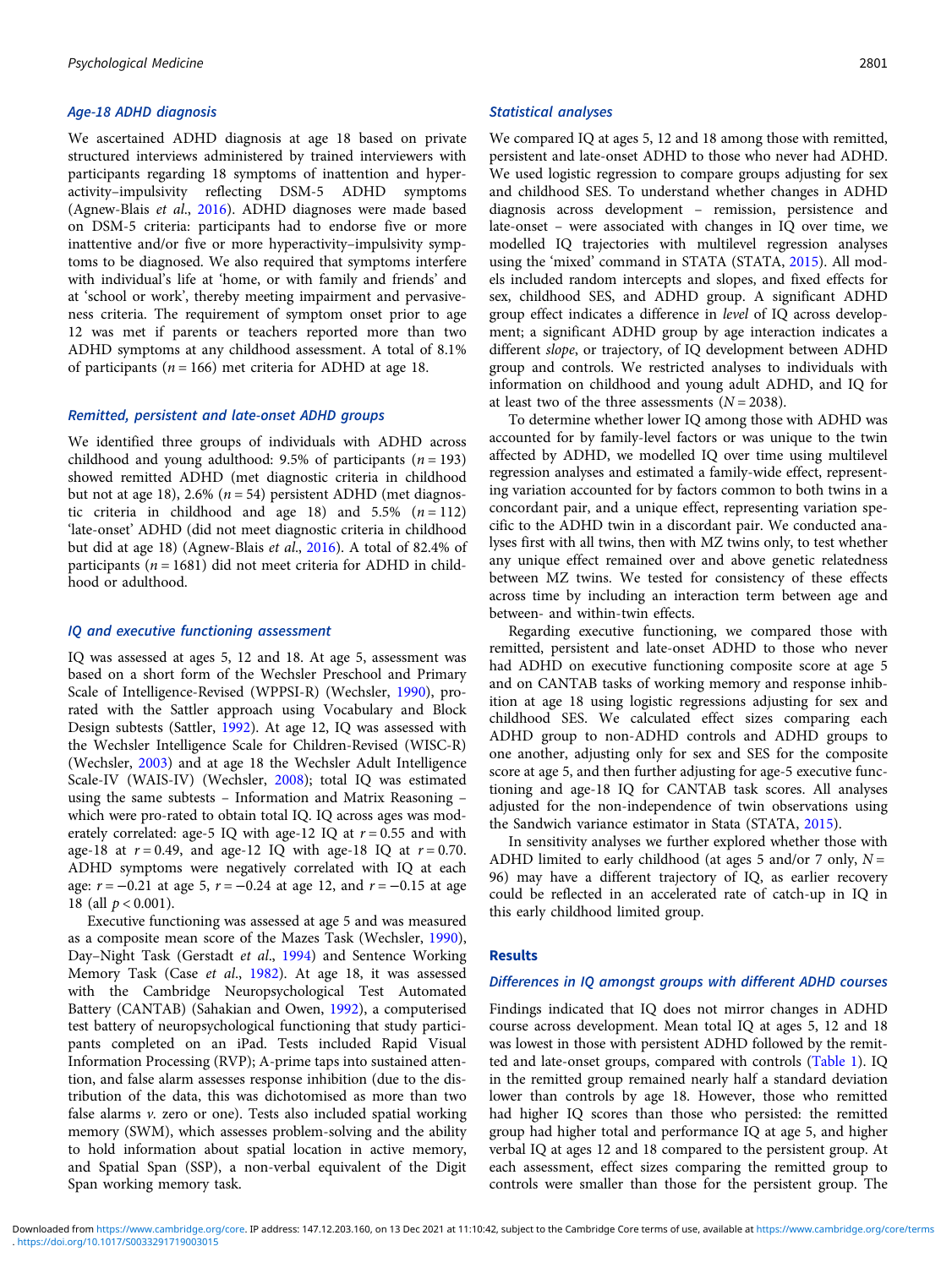|                 | Persistent ADHD<br>Never ADHD |               |           | Remitted ADHD |           | Late-onset ADHD | Persistent v. remitted | Persistent v. late-onset |           |
|-----------------|-------------------------------|---------------|-----------|---------------|-----------|-----------------|------------------------|--------------------------|-----------|
|                 | $N = 1679$                    | $N = 54$      |           | $N = 193$     |           | $N = 112$       |                        |                          |           |
|                 | Mean (s.p.)                   | Mean $(s.p.)$ | d         | Mean $(s.p.)$ | d         | Mean $(s.p.)$   | d                      | d                        | d         |
| Childhood       |                               |               |           |               |           |                 |                        |                          |           |
| Age-5 total IQ  | 101.38 (14.6)                 | 87.96 (14.7)  | $0.80***$ | 93.04 (14.6)  | $0.44***$ | 96.91 (15.7)    | $0.20**$               | $0.34*$                  | $0.62***$ |
| Performance     | 10.13(1.5)                    | 8.78(1.6)     | $0.84***$ | 9.36(1.4)     | $0.43***$ | 9.73(1.5)       | $0.19**$               | $0.40*$                  | $0.64***$ |
| Verbal          | 10.10(1.5)                    | 9.24(1.4)     | $0.49***$ | 9.46(1.5)     | $0.32***$ | 9.77(1.6)       | $0.14*$                | 0.15                     | $0.38*$   |
| Adolescence     |                               |               |           |               |           |                 |                        |                          |           |
| Age-12 total IQ | 101.62(14.1)                  | 87.99 (18.3)  | $0.84***$ | 92.15(16.4)   | $0.54***$ | 95.26 (15.7)    | $0.32**$               | 0.29                     | $0.55*$   |
| Performance     | 10.13(1.4)                    | 9.07(2.1)     | $0.64***$ | 9.38(1.7)     | $0.41***$ | 9.66(1.6)       | $0.25*$                | 0.21                     | 0.41      |
| Verbal          | 10.15(1.5)                    | 8.88(1.4)     | $0.80***$ | 9.27(1.5)     | $0.52***$ | 9.54(1.5)       | $0.31***$              | $0.27*$                  | $0.52***$ |
| Young adulthood |                               |               |           |               |           |                 |                        |                          |           |
| Age-18 total IQ | 101.21(14.6)                  | 90.70 (15.7)  | $0.64***$ | 94.31 (15.8)  | $0.40***$ | 95.80 (15.2)    | $0.26***$              | $0.24^{\sim}$            | $0.41***$ |
| Performance     | 10.10(1.4)                    | 9.32(1.5)     | $0.46***$ | 9.52(1.8)     | $0.31***$ | 9.66(1.6)       | $0.24*$                | 0.15                     | 0.25      |
| Verbal          | 10.10(1.5)                    | 9.07(1.5)     | $0.66***$ | 9.54(1.4)     | $0.34***$ | 9.66(1.5)       | $0.19*$                | $0.31*$                  | $0.52***$ |

<span id="page-3-0"></span>Table 1. Total, performance and verbal IQ in childhood, adolescence and young adulthood among individuals who never had ADHD, and persistent, remitted and late-onset ADHD groups

IQ, intelligence quotient;  $d$ , Cohen's  $d$ ; s.p., standard deviation.

Age-5 total IQ was estimated using the Sattler approach with WPPSI-R Vocabulary and Block Design subtests; age-12 and age-18 total IQ was estimated using the Sattler approach with the WISC-R (age-12) and WAIS-IV (age-18) I Reasoning subtests.

Total IQ scores were standardised on the full sample to mean = 100, standard deviation (s.b.) = 15, and performance and verbal IQ scores to mean = 10, s.b. = 3.

ES and p values adjusted for sex and childhood SES.

 $\gamma p$  < 0.10, \* $p$  < 0.05, \*\* $p$  < 0.01, \*\*\* $p$  < 0.001.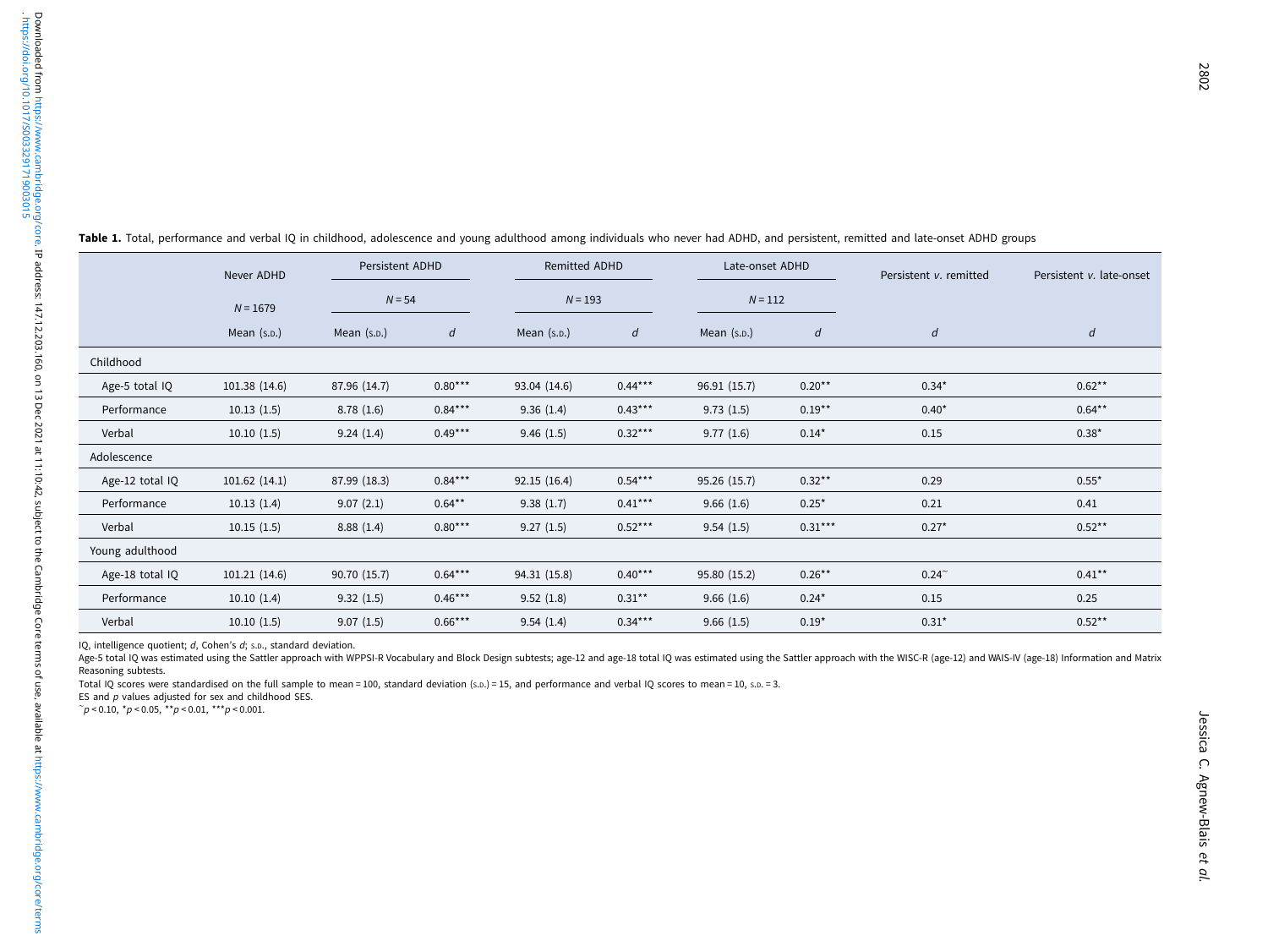

Fig. 1. Mean total, performance and verbal IQ at ages 5, 12 and 18 amongst ADHD groups and controls.

late-onset ADHD group's total, performance and verbal IQ were lower than controls at ages 5, 12 and 18, but were also higher than those with persistent ADHD.

# Longitudinal trajectories of IQ amongst ADHD groups

Examining trajectories of IQ supports the finding that levels of cognitive ability in ADHD are stable from early childhood to young adulthood, even among those for whom the disorder remitted or emerged after childhood (Fig. 1). Persistent, remitted and late-onset ADHD groups all showed lower levels of IQ compared to controls, as evidenced by a significant effect of ADHD group in longitudinal models [\(Table 2](#page-5-0)). However, we did not find significant group by age interactions, indicating no differences in total IQ trajectory between ADHD groups and controls. Furthermore, deficits in IQ among ADHD groups were of similar magnitudes across childhood into young adulthood. Compared with persisters, the remitted ADHD group had higher total IQ across development, but their developmental trajectories did not differ. The late-onset group had intermediate IQ level between the other ADHD groups and controls, and again there was no difference in developmental trajectory of IQ. Overall, this pattern was similar for performance and verbal IQ. However, we observed an age by group interaction for performance IQ comparing persistent ADHD to non-ADHD controls, indicating the persistent group had a faster rate of development from age 5 to age 12 compared to controls. This finding suggests the persistent ADHD group may be catching up more rapidly from their larger deficit in early childhood.

# Association between IQ and ADHD controlling for familial factors

Parsing whether lower IQ among those with ADHD was entirely accounted for by family-level (between-twin pair) factors,  $v$ . factors unique to twins affected by ADHD (within-twin pair), led to two notable findings. First, ADHD was associated with about

10 points lower IQ across childhood and into young adulthood owing to family-wide factors ([Table 3\)](#page-6-0). Within-twin pair factors also accounted for lower IQ, although of smaller magnitude. In other words, when comparing families with twins concordant for ADHD with families in which both twins didn't have ADHD, the pair with ADHD had, on average, 10 points lower IQ than the pair without; when comparing one twin with ADHD to their co-twin without, the twin with ADHD had about 1.6 points lower IQ across development. Second, when restricting analyses to MZ twins, the difference in IQ across development comparing the twin with ADHD to their co-twin without remained statistically significant, indicating the association was not entirely due to genetic factors. We found a significant interaction between the within-twin factor and age, indicating that among discordant MZ twins, IQ differed more as twins aged.

#### Executive functioning amongst ADHD groups

At age 5, all ADHD groups had lower composite executive functioning scores than controls. However, this measure did not significantly distinguish amongst the different ADHD groups [\(Table 4](#page-6-0)). Executive functioning at age 18 did not appear to be sensitive to changes in ADHD diagnosis into young adulthood, as all ADHD groups performed more poorly compared with controls. Again, overall these tasks did not distinguish between the different ADHD groups. One exception was the remitted group had fewer RVP false alarms than the persistent group. Effect sizes comparing persistent and remitted groups to controls were generally of similar magnitude, while the late-onset group showed smaller effect sizes [\(Fig. 2](#page-7-0)). Further adjusting these comparisons for age-5 executive functioning only slightly reduced the magnitude of effect sizes, while adjusting for age-18 IQ more substantially reduced effect sizes. However, the finding that those with persistent ADHD made more RVP false alarms than those with remitted ADHD was robust to these adjustments and remained significant.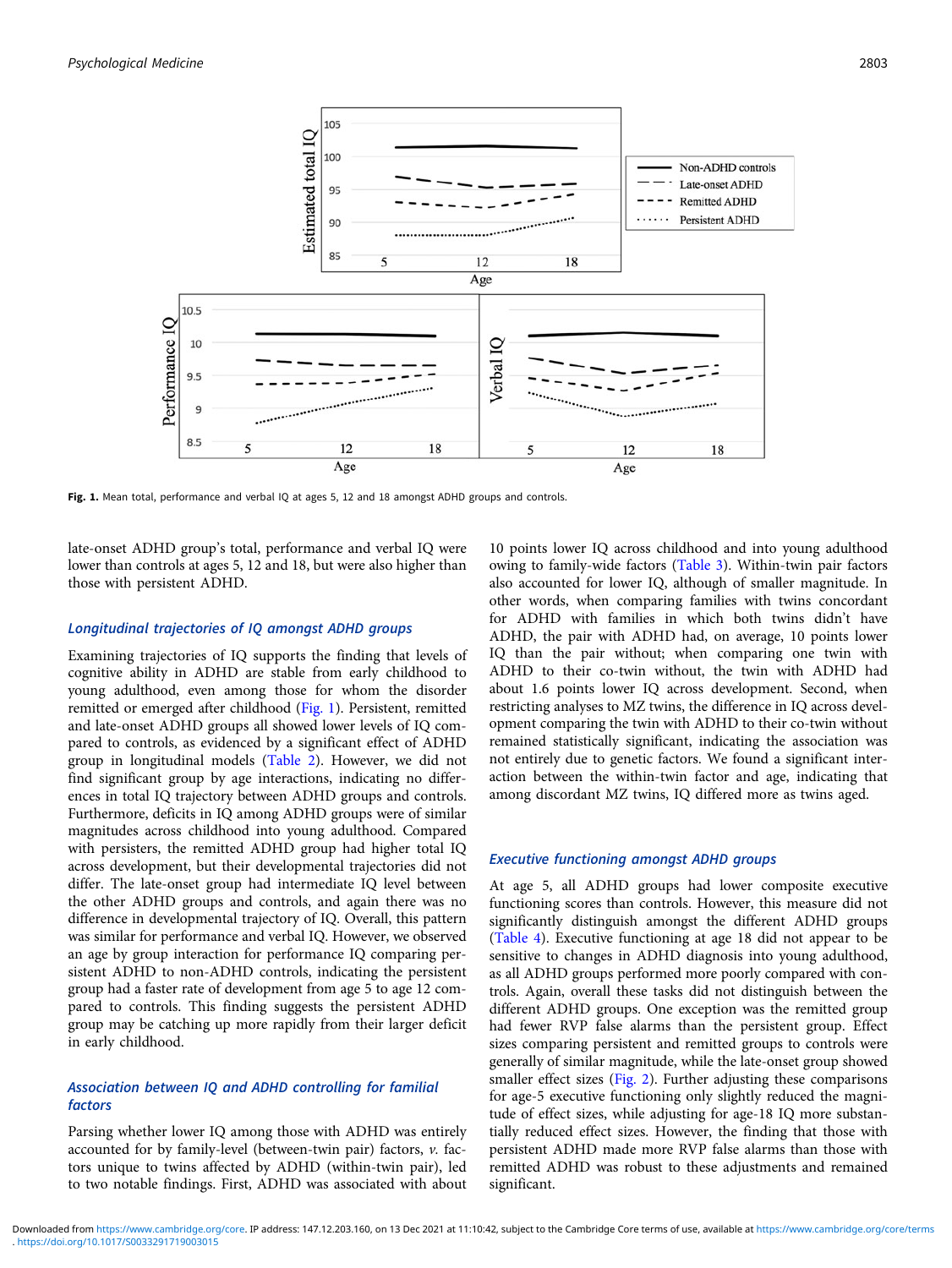<span id="page-5-0"></span>

| Table 2. ADHD group and group-by-age interaction effects on total, performance and verbal IQ at ages 5, 12 and 18 years comparing persistent, remitted and late-onset ADHD groups to those without ADHD |               |                 |          |               |               |          |         |                 |          |         |                        |       |         |                          |          |
|---------------------------------------------------------------------------------------------------------------------------------------------------------------------------------------------------------|---------------|-----------------|----------|---------------|---------------|----------|---------|-----------------|----------|---------|------------------------|-------|---------|--------------------------|----------|
|                                                                                                                                                                                                         |               | Persistent ADHD |          |               | Remitted ADHD |          |         | Late-onset ADHD |          |         | Persistent v. remitted |       |         | Persistent v. late-onset |          |
|                                                                                                                                                                                                         | $\mathcal{B}$ | S.E.            | p        |               | S.E.          | p        | $\beta$ | S.E.            | p        | $\beta$ | S.E.                   | p     | $\beta$ | S.E.                     | p        |
| Total IQ                                                                                                                                                                                                |               |                 |          |               |               |          |         |                 |          |         |                        |       |         |                          |          |
| Group effect                                                                                                                                                                                            | $-11.93$      | 2.02            | $-0.001$ | $-6.85$       | 1.06          | 5001     | $-3.88$ | 1.15            | $-0.001$ | $-4.92$ | 2.12                   | 0.02  | $-8.58$ | 2.46                     | $-0.001$ |
| Group × age effect                                                                                                                                                                                      | 0.13          | 0.16            | 0.41     | 0.08          | 0.09          | 0.40     | 0.11    | $-0.11$         | 0.33     | 0.03    | 0.17                   | 0.88  | 0.22    | 0.19                     | 0.24     |
| Performance IQ                                                                                                                                                                                          |               |                 |          |               |               |          |         |                 |          |         |                        |       |         |                          |          |
| Group effect                                                                                                                                                                                            | $-1.02$       | 0.21            | $-0.001$ | $-0.58$       | 0.11          | $-0.001$ | $-0.34$ | 0.12            | 0.004    | $-0.47$ | 0.22                   | 0.037 | $-0.73$ | 0.25                     | 0.004    |
| Group × age effect                                                                                                                                                                                      | 0.04          | 0.02            | 0.041    | $\frac{0}{2}$ | 0.01          | 0.21     | $-0.01$ | 0.01            | 0.67     | 0.02    | 0.02                   | 0.30  | 0.04    | 0.02                     | 0.059    |
| Verbal IQ                                                                                                                                                                                               |               |                 |          |               |               |          |         |                 |          |         |                        |       |         |                          |          |
| Group effect                                                                                                                                                                                            | $-0.96$       | 0.17            | $-0.001$ | $-0.58$       | 0.09          | $-0.001$ | $-0.31$ | 0.10            | 0.003    | $-0.35$ | 0.18                   | 0.047 | $-0.71$ | 0.21                     | 0.001    |
| Group × age effect                                                                                                                                                                                      | $-0.02$       | 0.02            | 0.279    | 0.00          | 0.01          | 0.74     | $-0.01$ | 0.01            | 0.33     | $-0.02$ | 0.02                   | 0.24  | $-0.01$ | 0.02                     | 0.80     |
| Bold values are statistically significant.                                                                                                                                                              |               |                 |          |               |               |          |         |                 |          |         |                        |       |         |                          |          |

#### Sensitivity analyses

Similar to the main analyses, changes in ADHD diagnosis were not reflected in changes in IQ amongst the group with ADHD limited to early childhood (online Supplementary table and figure). Similar to other ADHD groups, this early-childhood limited ADHD group exhibited a stable deficit in IQ across development.

# **Discussion**

We did not find that changes in the outward manifestation of ADHD – namely the disorder's remission, persistence and late-onset from early childhood to young adulthood – were reflected in changes in IQ and executive functioning. Rather, the associations between ADHD and IQ were stable across development and independent of whether ADHD was evident at a particular developmental stage. Moreover, the association between ADHD and IQ across development was not entirely accounted for by genetic factors. Executive functioning in young adulthood did not appear to be particularly sensitive to changes in ADHD, with the possible exception of inhibitory control.

# Changes in ADHD across development not mirrored in IQ changes

While neuroimaging research suggests remission of ADHD has an impact on brain structures (Shaw et al., [2013](#page-9-0)), we did not observe that remission of ADHD by young adulthood was reflected by changes in IQ. Despite improvements in the manifestation of ADHD among those who remitted, this group exhibited a stable deficit in IQ compared with controls. While those with remitted ADHD fared better than those who persisted, longitudinal analyses showed that higher IQ among children whose ADHD remitted by age 18 was already apparent in early childhood. Among studies that have examined IQ among persisters and remitters in adolescence/young adulthood, several found no differences in IQ (Barkley and Fischer, [2011](#page-8-0); Mick et al., [2011\)](#page-9-0). One study in a clinical cohort found those with persistent ADHD had lower IQ in young adulthood compared to those who remitted, but this was also the case at childhood baseline (Cheung et al., [2016\)](#page-8-0). Longitudinal trajectory analyses from a clinical cohort found remitted and persistent groups had lower IQ from middle childhood to young adulthood, but found no group difference in IQ between persisters and remitters, and no group by age interaction between ADHD groups and controls (Biederman et al., [2009\)](#page-8-0). This stable deficit in IQ among those with remitted ADHD could contribute to the poorer functional outcomes experienced by individuals in this group as they reach adulthood (Agnew-Blais et al., [2018\)](#page-8-0).

# Late-onset ADHD associated with lower IQ across development

Late-onset ADHD remains an area of active research, with controversy around levels of childhood psychopathology experienced by those with late-onset ADHD, and the possibility that some ADHD symptoms in this group could be explained by other disorders such as depression or anxiety (Asherson and Agnew-Blais, [2019\)](#page-8-0). Given the lack of research and remaining open questions about late-onset ADHD, it is important to examine cognitive functioning in this group to better understand the nature of late-onset ADHD. If late-onset ADHD represents an emerging psychopathology, perhaps this comes along with an increasing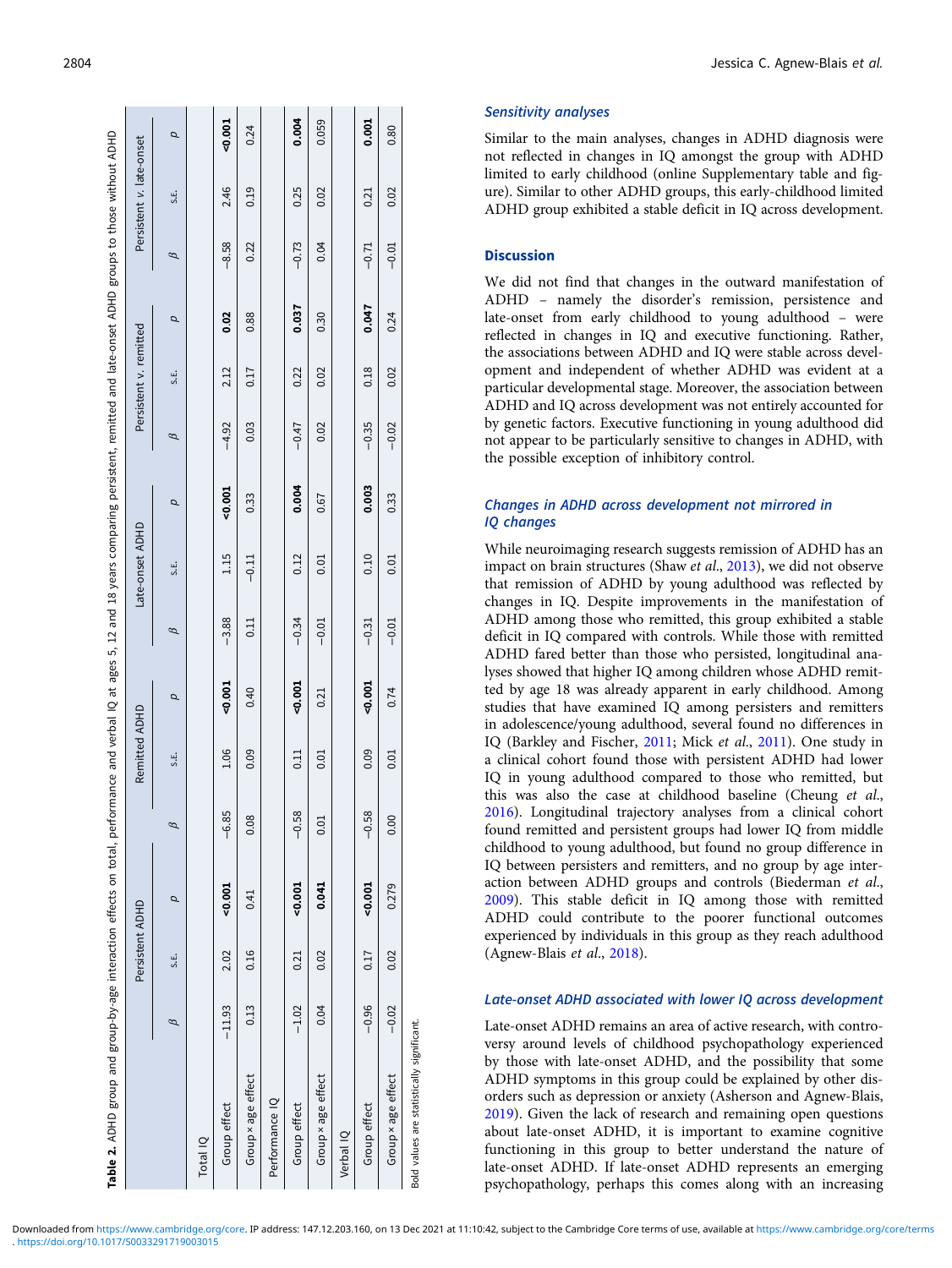#### <span id="page-6-0"></span>Table 3. Family-wide and unique effects of ADHD on IO from age 5 to 18

|                                 | All twins                     | MZ twins                      |
|---------------------------------|-------------------------------|-------------------------------|
|                                 | $N = 2015$                    | $N = 1144$                    |
| Family-wide effect              | $-10.58***$ (-13.15 to -8.02) | $-10.31***$ (-13.62 to -7.00) |
| Unique effect                   | $-1.62***$ (-2.34 to -0.91)   | $0.62$ (-1.94 to -0.03)       |
| Unique effect interaction × Age | ns                            | $-0.16$ * (-0.29 to $-0.04$ ) |

CI, confidence interval; MZ, monozygotic.

Family-wide indicates between-twin pair difference; unique, within-twin pair difference.

Total number of discordant twin pairs = 211; number of MZ discordant twin pairs = 91.

 $\tilde{p}$  < 0.10,  $\gamma p$  < 0.05,  $\star \gamma p$  < 0.01,  $\star \star \gamma p$  < 0.001.

| Table 4. Executive functioning at age 5 and age 18 among never ADHD and persistent, remitted and late-onset ADHD groups |  |  |  |  |
|-------------------------------------------------------------------------------------------------------------------------|--|--|--|--|
|-------------------------------------------------------------------------------------------------------------------------|--|--|--|--|

|                                       | Never<br><b>ADHD</b> | Persistent<br><b>ADHD</b>  | Remitted<br><b>ADHD</b> | Late-onset<br><b>ADHD</b> | Persistent v.<br>remitted | Persistent v.<br>late-onset |
|---------------------------------------|----------------------|----------------------------|-------------------------|---------------------------|---------------------------|-----------------------------|
|                                       | $N = 1679$           | $N = 54$                   | $N = 193$               | $N = 112$                 | ES                        | ES                          |
| Age 5                                 |                      |                            |                         |                           |                           |                             |
| Executive functioning composite score | 11.84(3.0)           | $10.64$ (3.4) <sup>*</sup> | $10.54$ (3.3)***        | $10.97$ $(2.8)$ **        | 0.02                      | 0.06                        |
| Age 18 CANTAB tasks                   | Mean (s.p.)          | Mean (s.p.)                | Mean $(s.p.)$           | Mean $(s.p.)$             | d                         | d                           |
| RVP A-prime                           | 0.89(0.05)           | $0.85(0.06)***$            | $0.86$ $(0.06)$ ***     | $0.87$ (0.06)**           | 0.25                      | $0.39*$                     |
| RVP total false alarms $2+$ , % (N)   | 9.24(15)             | 37.25 (19)***              | $5.18(29)$ **           | 14.3(16)                  | $0.69***$                 | $0.71***$                   |
| SWM strategy                          | 30.60(6.1)           | 31.75(5.8)                 | $32.43(6.3)***$         | 31.97 $(6.4)$             | 0.12                      | 0.04                        |
| SWM total errors                      | 20.75(16.3)          | $27.0(19.8)$ *             | 27.85 (19.4)***         | 27.5 (20.8)**             | 0.05                      | 0.05                        |
| SSP length, forward                   | 6.75(1.4)            | 6.02 $(1.5)***$            | 6.24 $(1.5)***$         | 6.41 $(1.5)$ <sup>~</sup> | 0.15                      | $0.38*$                     |
| SSP length, reverse                   | 5.89(1.5)            | $5.35(1.3)$ **             | 5.32 $(1.4)***$         | 5.58 $(1.4)$              | 0.04                      | $-0.23$                     |

ES, effect size; s.D., standard deviation; d, Cohen's d; RVP, rapid visual processing; SWM, spatial working memory; SSP, spatial span.

Age-5 executive functioning composite score based on mean score of the Mazes Task (Wechsler, [1990\)](#page-9-0), Day-Night Task (Gerstadt et al., [1994\)](#page-8-0) and Sentence Working Memory Task (Case et al., [1982](#page-8-0)).

ES and *p* values adjusted for sex and childhood SES.  $\gamma p$  < 0.10, \**p* < 0.05, \**\*p* < 0.01, \*\**p* < 0.001.

lag in IQ behind peers as ADHD emerges. Our findings, however, do not support this hypothesis. Despite the late-onset group exhibiting lower IQ at age 18 compared with controls, it was not that the emergence of ADHD was associated with deleterious effects on IQ, but rather those who developed late-onset ADHD had lower IQ already at age 5. While slightly lower IQ may be a vulnerability factor for late-onset ADHD, this group had significantly higher IQ than those with childhood ADHD. These findings are similar to those found in the ALSPAC study, which reported that IQ of the late-onset group fell slightly below those with low ADHD symptoms across development, but also above those with persistent ADHD at ages 8 and 16 (Cooper *et al.*, [2018\)](#page-8-0). While much remains to be understood about late-onset ADHD, in the current study we find that those who meet ADHD criteria at age 18 but not in childhood show slight IQ and executive functioning deficits compared to non-ADHD controls; these deficits are present already in early childhood.

# Associations between ADHD and IQ across development not entirely accounted for by shared genetics

Our findings that ADHD and IQ share significant genetic aetiology is consistent with molecular genetic research showing higher ADHD genetic risk is associated with lower IQ and poorer working memory in childhood (Martin et al., [2015](#page-9-0)). However, while we found genetic risk explained a large portion of the association between IQ and ADHD across development (i.e. within twin pair differences were much smaller than between-pair), it did not entirely explain the longitudinal association of ADHD with lower IQ. We found differences in IQ between discordant MZ twins actually increased as the twins grew into young adulthood, which warrants further investigation. While MZ twins share nearly 100% of their DNA, they can differ, for example, in number of copy number variants and epigenetic profiles (Chen et al., [2018](#page-8-0)). These differences could lead to ADHD in one twin only, as well as to a different trajectory of IQ in the affected twin compared to their unaffected co-twin.

# Executive functioning not sensitive to changes in ADHD course

Consistent with a growing body of research (Biederman et al., [2009](#page-8-0)), we did not find that those with persistent ADHD had poorer executive functioning than those with remitted ADHD. While executive dysfunction is considered a core feature of ADHD, similar to IQ it did not vary with changes in ADHD diagnosis. Rather, having ADHD at any point in development was associated with poorer executive functioning both at ages 5 and 18. We did not find evidence for differences in working memory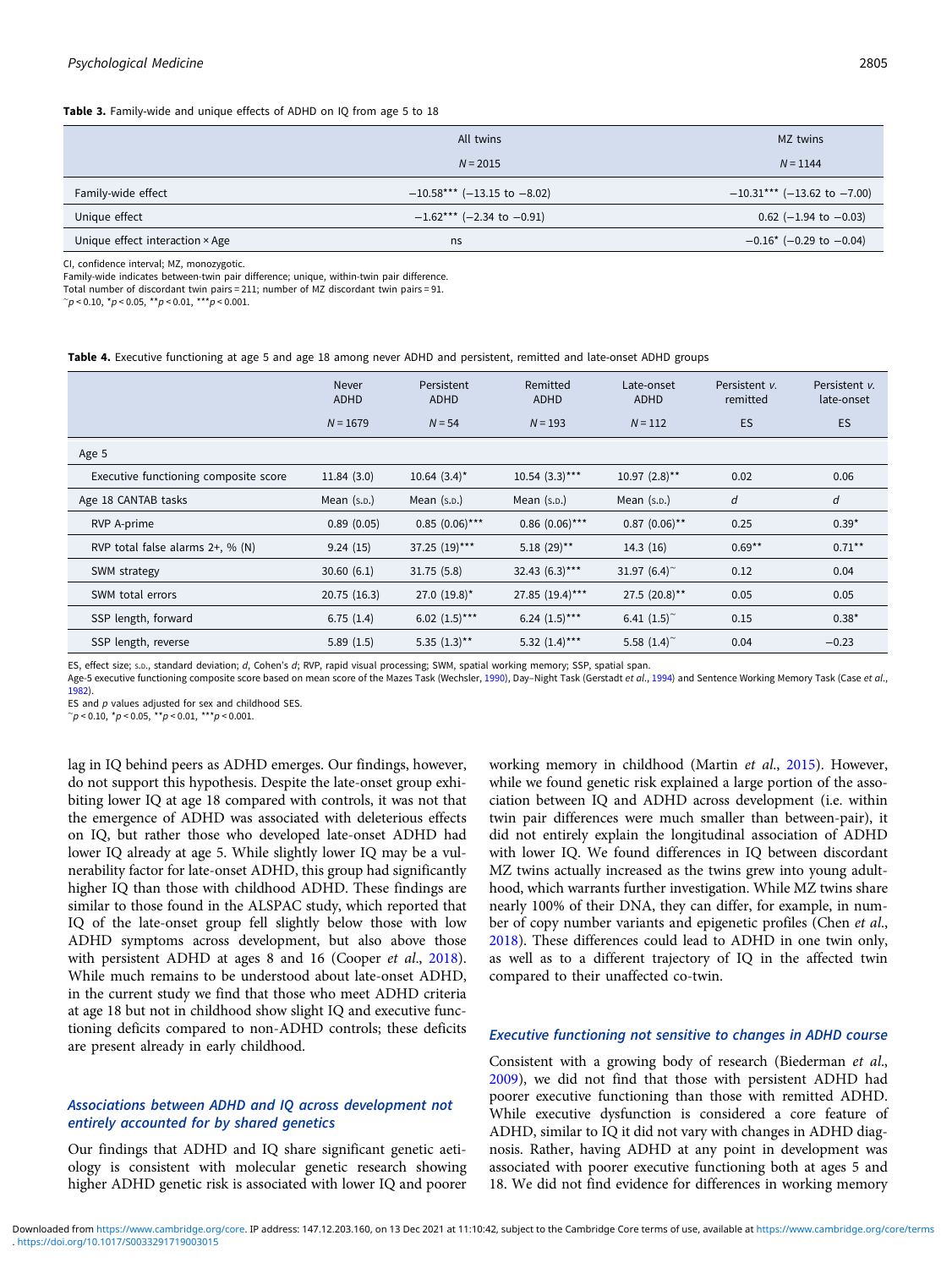<span id="page-7-0"></span>

All ES adjusted for sex and childhood SES \* p<0.05, \*\* p<0.01 \*\*\* p<0.001

Fig. 2. Effect sizes comparing CANTAB executive functioning task scores among those with persistent, remitted and late-onset ADHD to controls without ADHD, first adjusted for sex and childhood social class only, followed by further adjustment for age-5 executive functioning composite score, and then by age-18 total IQ. All ES adjusted for sex and childhood SES.  $\gamma > 0.05$ ,  $\gamma > 0.01$ ,  $\gamma > 0.001$ .

tasks between persisters and remitters, in contrast to some (Halperin et al., [2008](#page-8-0); Coghill et al., [2014](#page-8-0)), but not all (Biederman et al., [2009;](#page-8-0) Cheung et al., [2016](#page-8-0)) previous studies.

We did, however, find evidence for better inhibitory control among those with remitted ADHD, as shown by fewer false alarms on the RVP task, suggesting those whose ADHD persisted may be more likely to 'act without thinking'. This difference was robust to adjustment for age-5 executive functioning and age-18 IQ. Studies have found that individuals with ADHD perform more poorly on tests of inhibitory control, for example in Stop-Signal and Go/No-Go paradigms, and neuroimaging studies identified differential patterns of functioning in the frontal lobes during inhibitory tasks among ADHD participants and controls (Mulligan et al., [2011](#page-9-0)). Our findings suggest that inhibitory control could be of particular salience to ADHD remission. Similar results have been found by some clinical cohorts in which persistence was associated with more false alarms and fewer correct hits (Halperin et al., [2008\)](#page-8-0) and more commissions on inhibitory con-trol tasks (Fischer et al., [2005](#page-8-0)), or in which reductions in symptoms of hyperactivity-impulsivity were associated with decreased Continuous Performance Task commissions over time (Miller et al., [2013](#page-9-0)). This is consistent with functional magnetic resonance imaging findings in which the persistent ADHD group showed reduced inferior frontal cortex activity specifically during failed inhibition  $v$ . remitted and never ADHD groups, who did not differ from one another (Szekely et al., [2017\)](#page-9-0). It is therefore possible that inhibitory control taps into a process associated with remission of ADHD. However, not all studies have replicated this finding (Vaughn et al., [2011](#page-9-0)), or have found that overall IQ explained differences in response inhibition (Lin et al., [2014](#page-9-0)). Additionally, whether those who would remit already had better inhibitory control in early childhood remains unclear.

#### **Limitations**

This study has several strengths, including repeated assessments of IQ and ADHD spanning early childhood to young adulthood in a population-based cohort of twins. Nevertheless, some limitations must be considered. First, age-18 ADHD diagnoses were based on self-report. However, prior work in this cohort found co-informant reports of ADHD symptoms at age 18 corroborated self-reports, as those with self-reported late-onset ADHD have significantly more co-informant-rated ADHD symptoms than those without ADHD (Agnew-Blais et al., [2016](#page-8-0)). Second, our sample comprised twins and results may not generalise to singletons. Nevertheless, the prevalence of ADHD at each age in our cohort is well within ranges estimated in other samples. Third, because we assessed executive functioning at only at ages 5 and 18, we could not investigate longitudinal trajectories among the different ADHD groups. Fourth, we did not assess participants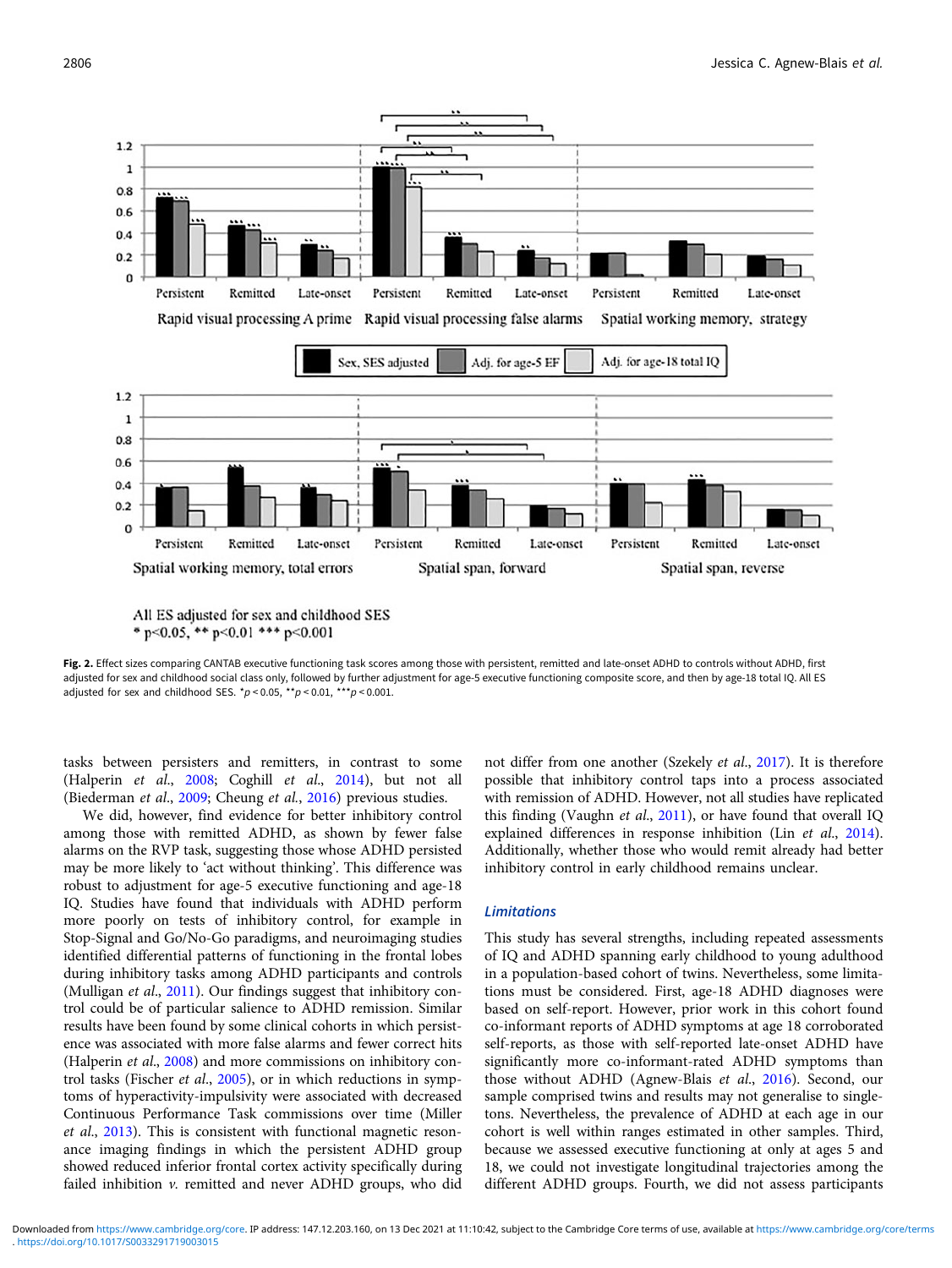<span id="page-8-0"></span>for performance on other measures associated with ADHD, such as other measures of executive functioning (e.g. Stockings of Cambridge) (Lin and Gau, [2017\)](#page-9-0), response time variability, delay aversion or biometric assessments such as electroencephalogram (Michelini et al., [2016](#page-9-0)), which could be more sensitive to changes in ADHD. Fifth, we examined the association of changes in ADHD diagnosis from childhood to young adulthood (ADHD remission, persistence and late-onset) with IQ and executive functioning, rather than focusing on changes in number of ADHD symptoms over time. By concentrating on changes in ADHD diagnosis our analyses emphasise clinically important change in level of ADHD symptoms, as well as aspects of ADHD including pervasiveness of symptoms and impairment. Finally, our findings do not reveal the directionality of the underlying causal link between ADHD and IQ: it could be improvements in IQ and executive functioning affect ADHD, ADHD affects IQ, or underlying brain developments account for changes in both.

Our study emphasises the importance of taking a developmental approach to investigating ADHD and associated IQ. Lack of change in IQ in groups whose ADHD changed across development suggests that rather than lower IQ being an epiphenomenon that emerges as a by-product of ADHD symptoms, lower IQ is a stable trait associated with the presence of ADHD at any point in development. That early childhood IQ was associated with a poorer course of ADHD – both for persistence among children with ADHD and for risk of late-onset ADHD among children without – could have implications for directing additional resources to children more likely to have a more pernicious course of the disorder. Continued cognitive problems among those whose ADHD remitted may lead to poorer functioning in young adulthood, suggesting remission from the full disorder should not be considered the end to potential intervention and clinical attention. Research should continue to explore the genetic underpinnings of the association between ADHD and IQ across development, as well as potential environmental factors that might contribute to both ADHD and lower IQ. It is important that future studies follow participants past young adulthood into mid- and later-life to better understand the longer-term associations between ADHD and cognitive functioning.

Supplementary material. The supplementary material for this article can be found at [https://doi.org/10.1017/S0033291719003015.](https://doi.org/10.1017/S0033291719003015)

Acknowledgements. The E-Risk Study is funded by the UK Medical Research Council (UKMRC grant G1002190). Additional support was provided by the National Institute of Child Health and Human Development (grant HD077482) and by the Jacobs Foundation. Jessica Agnew-Blais is an MRC Skills Development Fellow. Louise Arseneault is the Mental Health Leadership Fellow for the UK Economic and Social Research Council (ESRC). The authors are grateful to the Avielle Foundation, CACI, Inc., and to members of the E-Risk team for their dedication, hard work and insights. We are grateful to the study mothers and fathers, the twins and the twins' teachers for their participation. Our thanks to Avshalom Caspi, Ph.D. (Duke University and King's College London) and Sir Michael Rutter, MD, Ph.D. (King's College London) for their involvement in establishing the E-Risk cohort. No compensation was received for this involvement.

#### References

- Agnew-Blais JC, Polanczyk GV, Danese A, Wertz J, Moffitt TE and Arseneault L (2016) Persistence, remission and emergence of ADHD in young adulthood: results from a longitudinal, prospective population-based cohort. JAMA Psychiatry 73, 713–720.
- Agnew-Blais JC, Polanczyk GV, Danese A, Wertz J, Moffit TE and Arseneault L (2018) Young adult mental health and functional outcomes
- Antshel KM, Faraone SV, Stallone K, Nave A, Kaufmann FA, Doyle A, Fried R, Seidman L and Biederman J (2007) Is attention deficit hyperactivity disorder a valid diagnosis in the presence of high IQ? Results from the MGH Longitudinal Family Studies of ADHD. Journal of Child Psychology and Psychiatry 48, 687–694.
- Asherson P and Agnew-Blais JC (2019) Annual research review: does late-onset attention-deficit/hyperactivity disorder exist? Journal of Child Psychology and Psychiatry 60, 333–352.
- Barkley RA and Fischer M (2011) Predicting impairment in major life activities and occupational functioning in hyperactive children as adults: selfreported executive function (EF) deficits versus EF tests. Developmental Neuropsychology 36, 137–161.
- Biederman J, Petty CR, Ball SW, Fried R, Doyle AE, Cohen D, Handerson C and Faraone SV (2009) Are cognitive deficits in ADHD related to the course of the disorder? A prospective controlled follow-up study of grown up boys with persistent and remitting course. Psychiatry Research 170, 177–182.
- Breslau N, Chilcoat HD, Susser ES, Matte T, Liang KY and Peterson EL (2001) Stability and change in children's intelligence quotient scores: a comparison of two socioeconomically disparate communities. American Journal of Epidemiology 154, 711–717.
- Brown TE (2013) A New Understanding of ADHD in Children and Adults. New York, NY: Routledge.
- Case R, Kurland DM and Goldberg J (1982) Operational efficiency and the growth of short-term memory span. Journal of Experimental Child Psychology 33, 386–404.
- Caye A, Rocha TBM, Anselmi L, Murray J, Menezes AMB, Barros F, Gonçalves H, Wehrmeister F, Victora C, Steinhausen HC, Jensen CM, Swanson JM, Kieling C and Rohde LA (2016) Attention-deficit/hyperactivity disorder trajectories from childhood to young adulthood: evidence from a birth cohort supporting a late-onset syndrome. JAMA Psychiatry 73, 705–712.
- Chen YC, Sudre G, Sharp W, Donovan F, Chandrasekharappa SC, Hansen N, Elnitski L and Shaw P (2018) Neuroanatomic, epigenetic and genetic differences in monozygotic twins discordant for attention deficit hyperactivity disorder. Molecular Psychiatry 23, 683–690.
- Cheung CH, Rijdijk F, Mcloughlin G, Brandeis D, Banaschewski T, Asherson P and Kuntsi J (2016) Cognitive and neurophysiological markers of ADHD persistence and remission. British Journal of Psychiatry 208, 548-555.
- Coghill DR, Hayward D, Rhodes SM, Grimmer C and Matthews K (2014) A longitudinal examination of neuropsychological and clinical functioning in boys with attention deficit hyperactivity disorder (ADHD): improvements in executive functioning do not explain clinical improvement. Psychological Medicine 44, 1087–1099.
- Cooper M, Hammerton G, Collishaw S, Langley K, Thapar A, Dalsgaard S, Stergiakouli E, Tilling K, Davey Smith G, Maughan B, O'donovan M, Thapar A and Riglin L (2018) Investigating late-onset ADHD: a population cohort investigation. Journal of Child Psychology and Psychiatry 59, 1105–1113.
- Fischer M, Barkley RA, Smallish L and Fletcher K (2005) Executive functioning in hyperactive children as young adults: attention, inhibition, response perseveration, and the impact of comorbidity. Developmental Neuropsychology 27, 107–133.
- Frazier TW, Demaree HA and Youngstrom EA (2004) Meta-analysis of intellectual and neuropsychological test performance in attention-deficit/ hyperactivity disorder. Neuropsychology 18, 543-555.
- Gerstadt CL, Hong YJ and Diamond A (1994) The relationship between cognition and action: performance of children 3.5–7 years old on a Stroop-like day-night test. Cognition 53, 129–153.
- Halperin JM, Trampush JW, Miller CJ, Marks DJ and Newcorn JH (2008) Neuropsychological outcome in adolescents/young adults with childhood ADHD: profiles of persisters, remitters and controls. Journal of Child Psychology and Psychiatry 49, 958–966.
- Hervey AS, Epstein JN and Curry JF (2004) Neuropsychology of adults with attention-deficit/hyperactivity disorder: a meta-analytic review. Neuropsychology 18, 485–503.